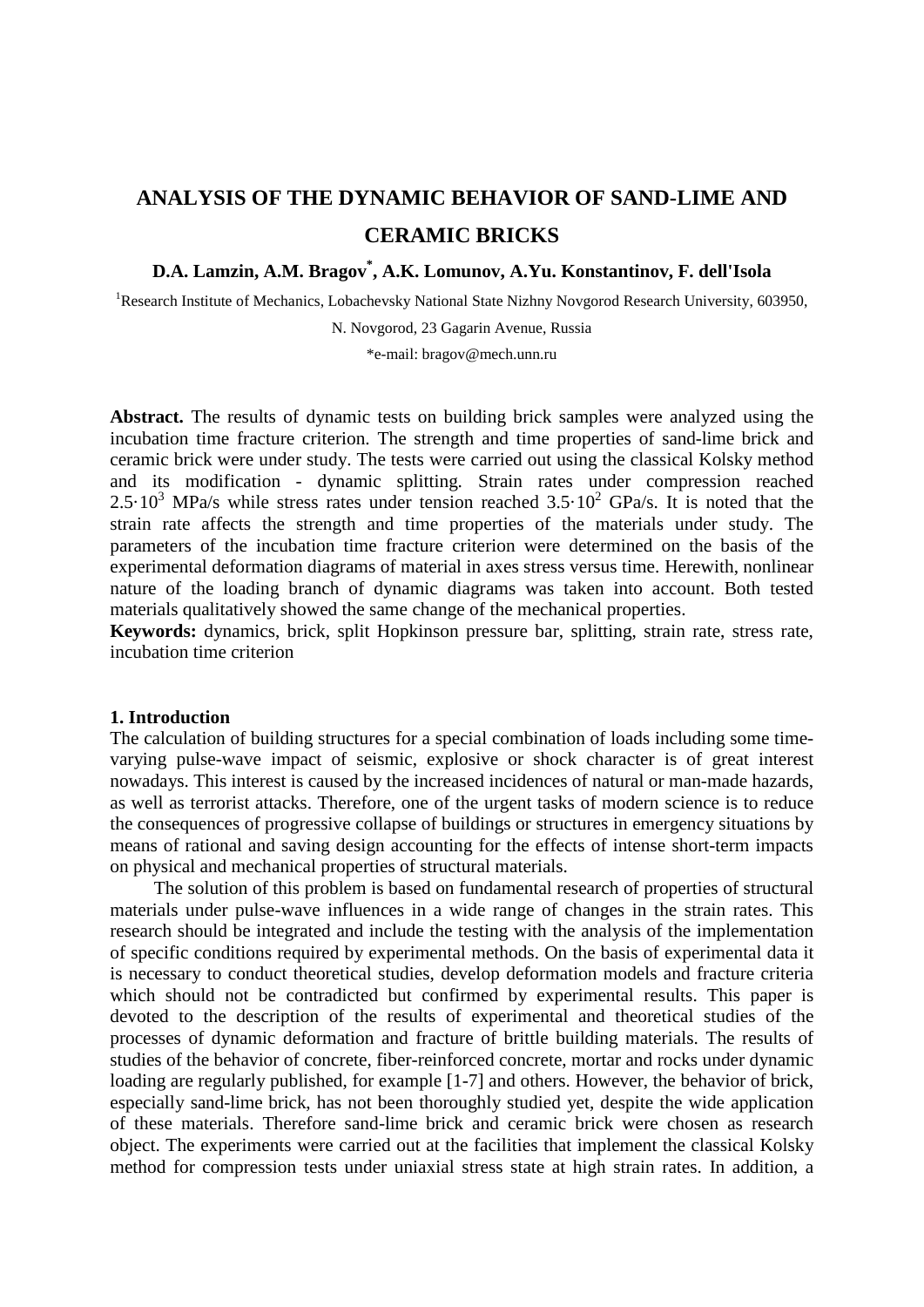modification of this technique – dynamic splitting (the so-called «Brazilian test») was used to determine the properties of the material at tension. Deformation diagrams were constructed under different dynamic impact regimes, strength and time characteristics were obtained as well as their dependence on stress rate and strain rate as a result of the experiments.

## **2. Materials and test samples**

Samples for the tests were made of ceramic and sand-lime bricks grade 150 in the form of cylinder. Samples for compression tests had a diameter of 20 mm and a length of 10 mm as well as a length of 20 mm for tensile tests (splitting tests). At first, the plates of 10 mm and 20 mm thick were cut off from bricks on a stone-cutting machine with a diamond disc and then cylindrical samples were drilled from these plates for experiments on a drilling machine with a diamond-coated crown

## **3. Dynamic testing procedures**

Among the known methods of dynamic testing of materials the Kolsky method with the Split Hopkinson pressure bar (SHPB) [8] was the most widely used due to its good theoretical validity and simplicity of implementation. Numerous modifications of this technique have been developed [9-12], allowing to determine the various mechanical properties of materials at high strain rates. In this work the classical Kolsky method was used to determine the strength of samples of ceramic and sand-lime bricks under uniaxial compression and its modification the «Brazilian test» (splitting test) [13], which is analogous of the scheme of the tensile testing (Fig. 1).



**Fig. 1.** Methods used in dynamic testing of ceramic and lime-sand bricks

The setup for dynamic tests consisted of a pneumatic loading device - a gas gun with a control system a complex of measuring and recording equipment and a replacement set of measuring bars with a diameter of 20 mm. Registration of initial experimental data was carried out using strain gauges glued on the lateral surface of measuring bars signals from which were transferred to a digital storage oscilloscope, using schemes of dynamic tensometry. Then the oscillograms were saved digitally and processed using the original software.

# **4. Behavior of materials under uniaxial compression**

This section presents our results of dynamic compression tests of cylindrical samples, whose dimensions are indicated in section 2. Cylindrical bars with a diameter of 20 mm and a length of 300 mm were used as strikers. The amplitude of the loading wave was changed by varying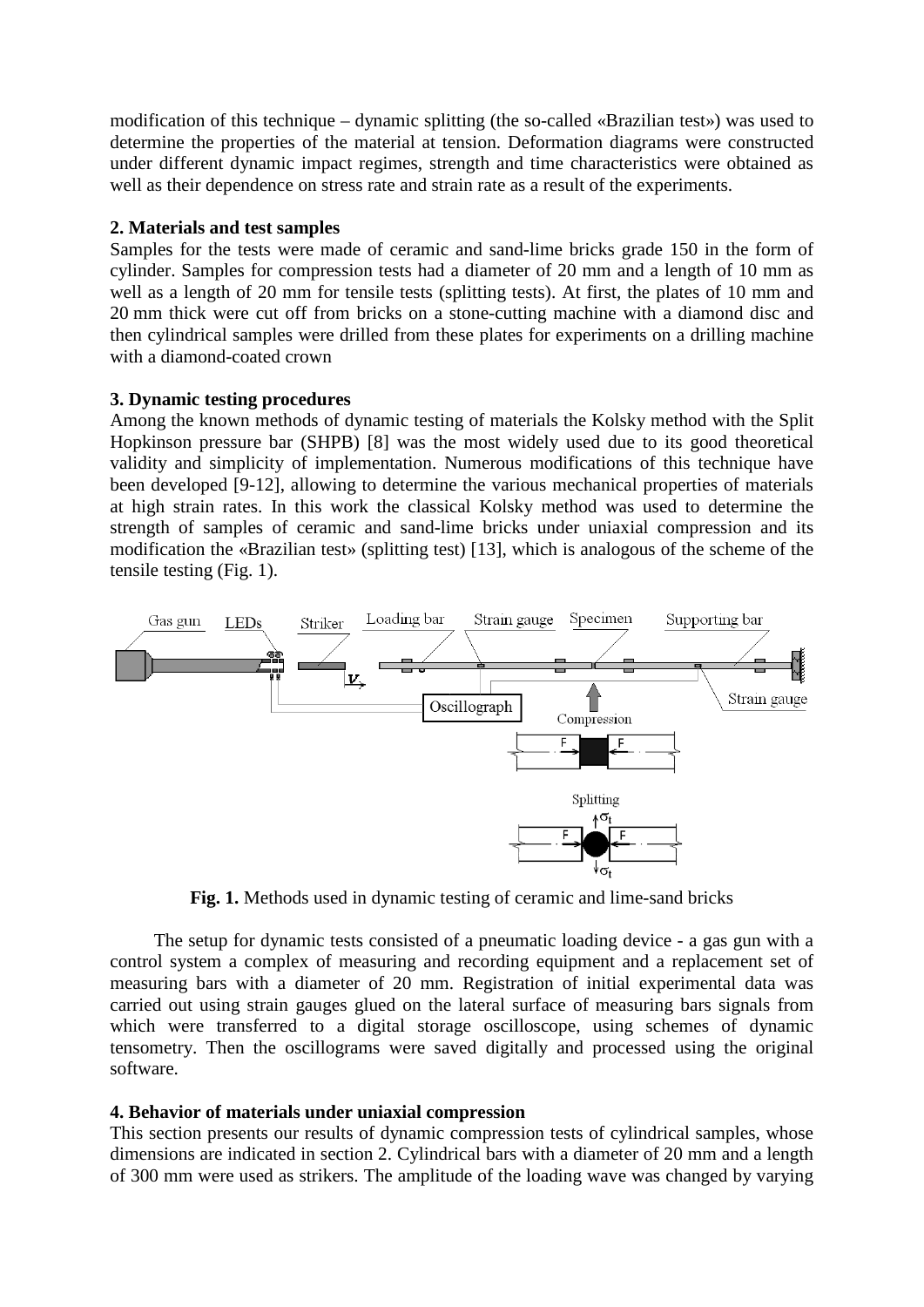the velocity of the striker. Herewith, the achieved loading regimes made the sample either retain apparent integrity with small cracks on the surface or fall completely to pieces and even «into dust».

In general dynamic tests are performed when the sample is loaded with an intense pulse short-term loading which can cause a non-homogeneous stress state of the sample due to the propagation of stress waves in it and considerable inertial forces can also affect the sample. Therefore, to fulfill the main prerequisite of the Kolsky method, namely, the realization of a uniaxial stress state with a uniform distribution of stresses and strains along its length, the results of research and some recommendations for brittle material described in [14–16] were taken into account. Thus, the ratio of the length to the diameter of the samples was within the recommended limits of 0.3-1.0. A thin layer of grease was applied to the ends of the measuring bars before testing in order to reduce the influence of frictional forces during the radial expansion of the sample. An analysis of the change of the synchronized pulses of strain of measuring bars in time has shown that the forces at the ends of the sample are practically equal and the state of its equilibrium deformation takes place. Therefore, our dynamic compression tests were carried out under conditions of a one-dimensional and uniform stress state of samples.



**Fig. 2.** Deformation diagrams of samples of lime-sand (a) and ceramic (b) brick at compression

Figure 2 shows the average deformation diagrams with strain rate history obtained for some regimes of dynamic loading of samples made of sand-lime and ceramic bricks. The solid lines show the dependences  $\sigma \sim t$  (the left vertical axis is stress) and the dotted curves show the dependence  $\dot{\epsilon} \sim t$  (the right vertical axis is the strain rate). At the same time the same markers on the curves (solid lines and dashed lines) correspond to a certain loading regime. According to the deformation diagrams the values of the mechanical characteristics of the materials were determined: and the time before maximum stress at different strain rates. The dependencies of these mechanical characteristics versus the strain rate for sand-lime (Fig. 3a) and ceramic (Fig. 3b) bricks were constructed. The colour markers in the figures correspond to the maximum stresses (the left vertical axis is stress) and the colourless markers correspond to the times before maximum stresses (the right vertical axis is time). The same figures show approximations of experimental values of mechanical properties by different mathematical functions. The plotted dependencies indicated that with increasing strain rate the maximum stresses increase and the time before maximum stress decreases for both tested materials. This trend was noted in the testing of other brittle materials, for example [3,5,6].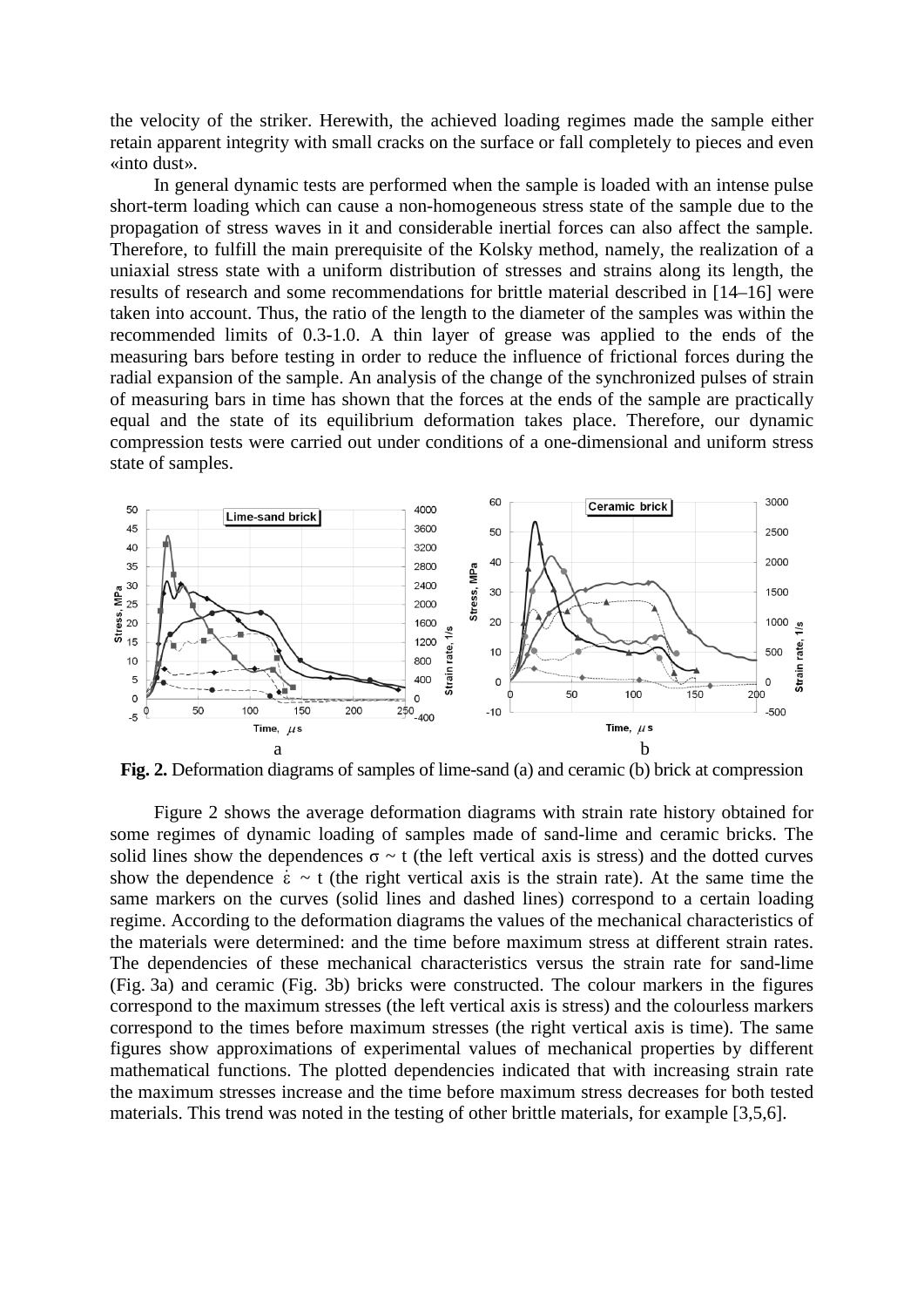

**Fig. 3.** Dependencies of mechanical properties versus the strain rate for lime-sand (a) and ceramic (b) bricks at compression

Maximum stress values can be taken from deformation diagrams at different strain rates as the ultimate strength characteristics of a brick under compression. The strength of the material can be characterized by the values of the maximum stresses achieved in experiments with samples that retained their integrity after testing. However, higher values of fracture stress of brick were obtained in the process of dynamic loading. Such behavior of materials is due to the dynamic nature of the load and is determined by two competing processes occurring in the sample: the process of formation, growth and coalescence of microcracks and micropores into macropores and cracks, on the one hand, and the wave nature of the load increase in the material, on the other. If the stress rate exceeds the intensity of the process of fracture, the sample with already formed and developing sources of destruction can be overloaded, i.e. can withstand for some time more and more increasing loads.

## **5. Behavior of materials under splitting**

This section presents our results of dynamic tensile (splitting) tests of cylindrical samples, whose dimensions are indicated in section 2. The amplitude of the loading wave was changed during experiments by varying the velocity of a cylindrical striker of 20 mm in diameter and 300 mm in length. The analysis of this technique was carried out in [13] where it is noted that the «Brazilian test» can be used to determine the tensile strength of brittle materials when the elastic behavior of the material and the state of equilibrium deformation of the sample are observed and its fracture occurs along the diametrical plane. To assess the implementation of these conditions the graphs of the change of the synchronized impulses of strain of the measuring bars in time were examined which showed the practical equality of forces acting on the lateral surfaces of the sample which causes the state of equilibrium deformation. The ends of the measuring bars were covered with a thin layer of grease before the test to reduce the effect of frictional forces on the process of deformation of the sample. In addition, the crack formation or complete destruction of the samples into two halves occurred along a diametrical plane.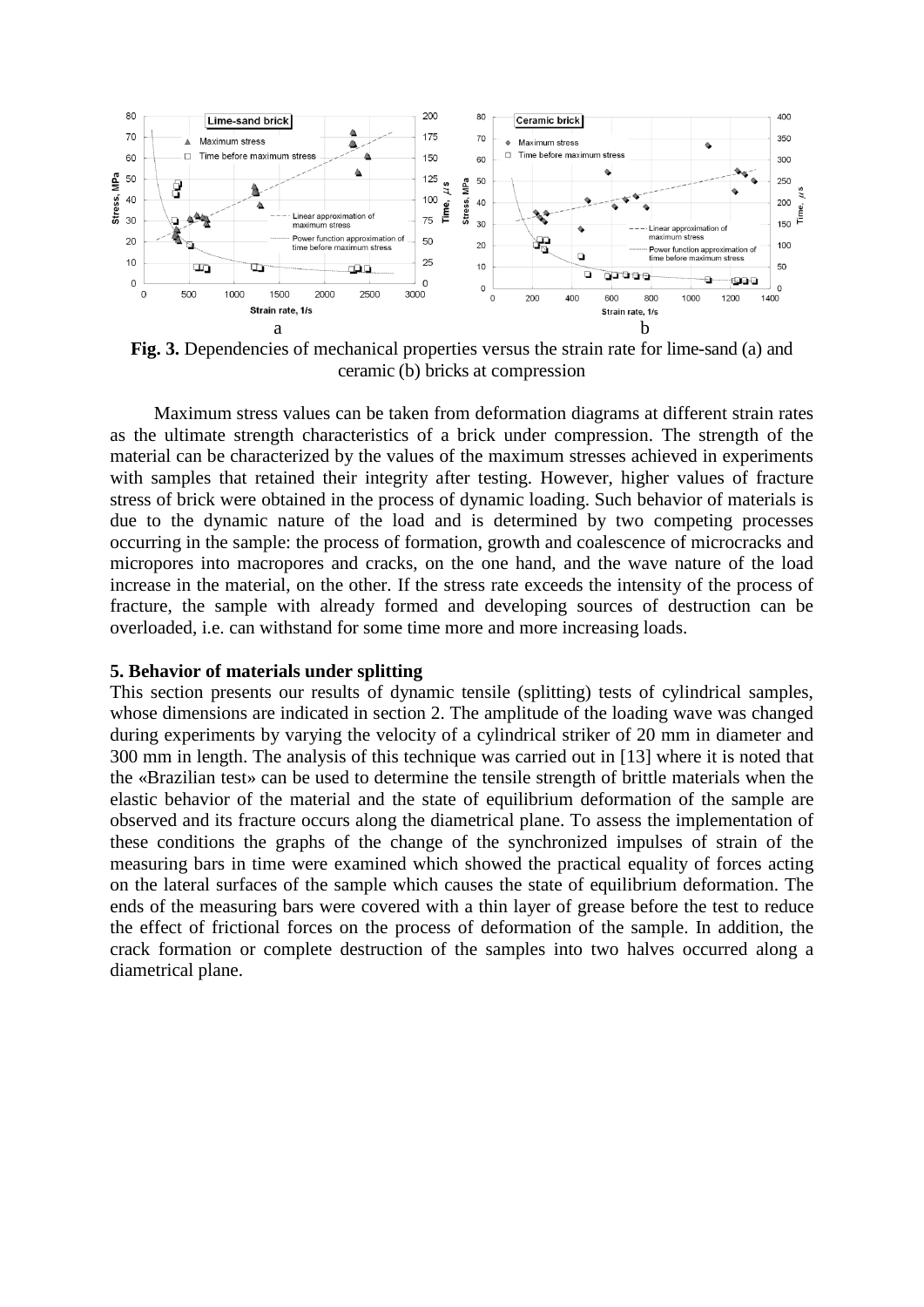Analysis of the dynamic behavior of sand-lime and ceramic bricks 695



**Fig. 4.** Deformation diagrams of samples of sand-lime (a) and ceramic (b) brick at splitting



**Fig. 5.** Dependencies of mechanical properties versus the stress rate lime-sand (a) and ceramic (b) bricks at splitting

The average time history of tensile stress obtained for different loading regimes of the samples made of ceramic and sand-lime bricks under the velocity of the striker are shown in Fig. 4. These curves were analyzed in the same way as in compression. The values of the mechanical properties of the materials: the maximum stress and the time before maximum stress were determined in each test. As a characteristic of the loading regime at splitting, the stress rate was adopted, but not the strain rate, as at compression. Stress rate was determined as the slope of the ascending branch of time history of tensile stress. The plotted dependences of the mechanical characteristics on the values of the stress rate (Fig. 5) showed that with the stress rate growing, the strength of materials increases and the time before maximum stress decreases which was also characteristic of compression tests.

#### **6. Theoretical interpretation of test results**

The obtained experimental data were used for identification of the Morozov-Petrov strength criterion [17, 18], which is based on the concept of incubation time. According to the criterion, material fracture occurs at time *t \** when:

$$
\frac{1}{\tau} \int_{t^*-\tau}^{t^*} \sigma(t) dt \ge \sigma_c,
$$
\n(1)

where  $\sigma(t)$  is stress time history in material point,  $\tau$  and  $\sigma_c$  are material constants. Integration is performed over a time interval of duration *τ*.

Physically this means that the fracture at some point of the material will occur at the time  $t^*$ , if the stress integral over a certain time interval  $\tau$  previous to  $t$  divided by  $\tau$  will exceed a certain threshold value  $\sigma_c$ . The parameters  $\tau$  and  $\sigma_c$  do not depend on the loading rate.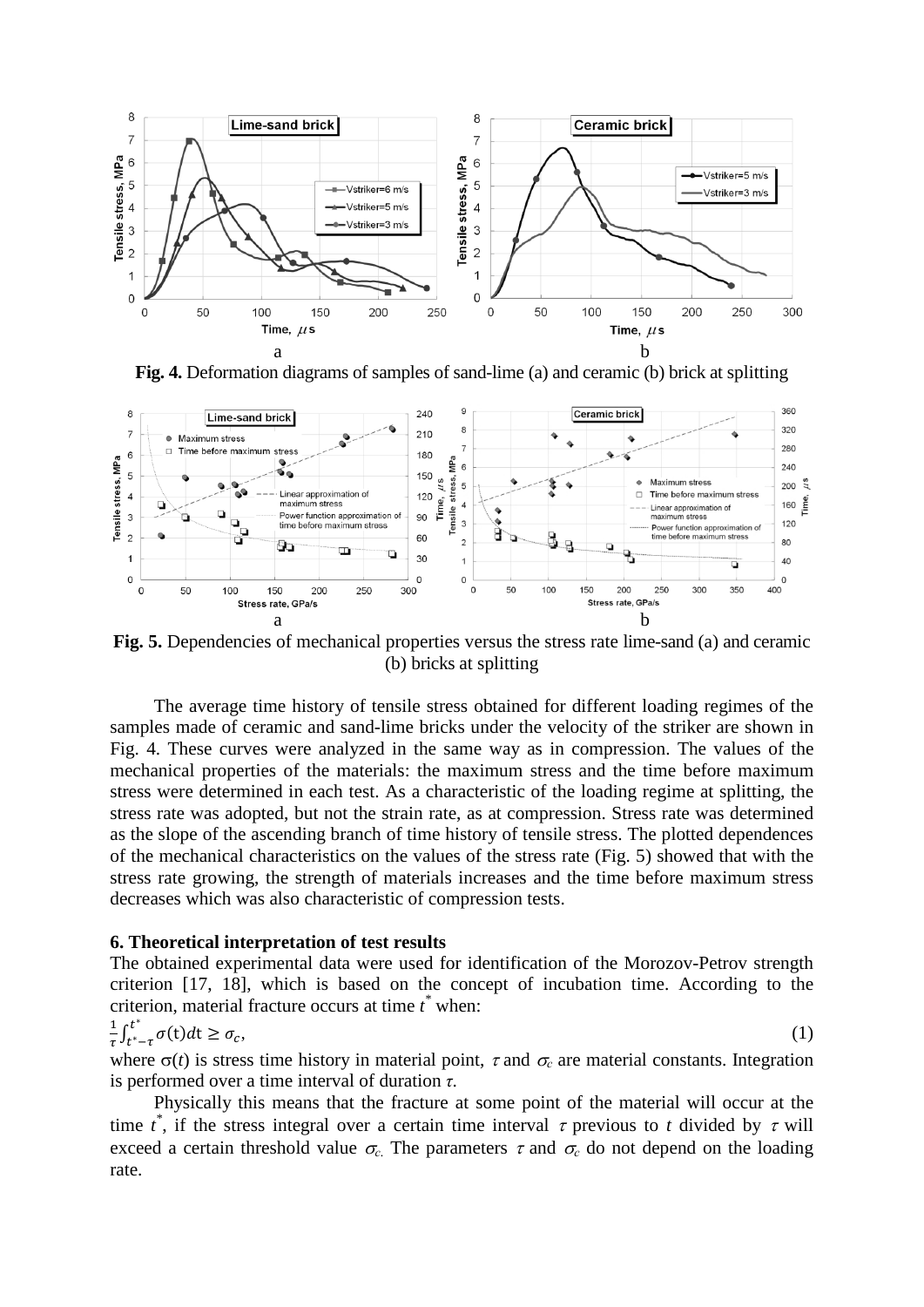The common way of parameter identification is in linear approximation of loading branch of stress history (Fig. 6). In this case  $\sigma(t) = \frac{\sigma^*}{t^*}t$  and equation (1) becomes:

$$
\frac{1}{\tau} \int_{t^* - \tau}^{t^*} \frac{\sigma^*}{t^*} t dt = \frac{1}{2} \frac{\sigma^*}{t^*} (2t^* - \tau).
$$
 (2)

If the strain rate (or stress rate) dependence of failure stress is known, then using equation:

$$
t^* = \frac{\sigma^*}{E\dot{\varepsilon}} = \frac{\sigma^*}{\dot{\sigma}},\tag{3}
$$

where *E* is material elastic modulus,  $\sigma^*$  is material strength,  $\dot{\varepsilon}$  is strain rate,  $\dot{\sigma}$  – stress rate,  $t^*$  is time of fracture.

One can determine the model parameters values using the linear regression:  $\sigma^* = \sigma_c + \frac{\tau E}{2} \cdot \dot{\varepsilon} = \sigma_c + \frac{\tau E}{2}$  $\frac{1}{2} \cdot \dot{\sigma}$ . (4)

However, in real experiments the time variation of the stress in the sample is not linear, and the strain rate is not constant. In this case the nonlinear approach to the model identification is considered to be more correct. The scheme of model identification based on a series of experiments is shown in Fig. 7.

Time variations of stress in some experiment (for example, on compression) are considered. The moment of failure corresponds to the maximum value of the stress. Then the value of the interval  $\tau$  is chosen and the integrals, expressing the squares  $S_1$ ,  $S_2$ , ...  $S_N$ .

$$
S_i = \int_{t^*-\tau}^{t^*} \sigma_i(t')dt'.
$$
\n<sup>(5)</sup>

The values of the model parameters that describe the failure in the set of experiments in the best way are determined when solving the optimization problem:

$$
\sum_{i=1}^{N} \left(\frac{1}{\tau} \int_{t^*-\tau}^{t^*} \sigma_i(t') dt' - \sigma_c\right)^2 \xrightarrow[\tau, \sigma_c]{\tau, \sigma_c} \text{min.}
$$
\n
$$
\sigma \left( \int_{t^*-\tau}^{\tau} \sigma_i(t') dt' - \sigma_c\right)^2 \xrightarrow[\tau, \tau]{} \sigma = \frac{\sigma}{t} \tau
$$
\nFig. 6. Linear approach to criterion identification

\n
$$
\int_{\frac{\sigma}{\sigma}}^{\frac{\sigma}{2}} \frac{t-\tau}{\tau} \int_{\frac{\sigma}{\sigma}}^{\frac{\sigma}{2}} \frac{t-\tau}{\tau} \int_{\frac{\sigma}{\sigma}}^{\frac{\sigma}{2}} \frac{t-\tau}{\tau} \int_{\frac{\sigma}{\sigma}}^{\frac{\sigma}{2}} \frac{t-\tau}{\tau} \int_{\frac{\sigma}{\sigma}}^{\frac{\sigma}{2}} \frac{t-\tau}{\tau} \int_{\frac{\sigma}{\sigma}}^{\frac{\sigma}{2}} \frac{t-\tau}{\tau} \int_{\frac{\sigma}{\sigma}}^{\frac{\sigma}{2}} \frac{t-\tau}{\tau} \int_{\frac{\sigma}{\sigma}}^{\frac{\sigma}{2}} \frac{t-\tau}{\tau} \int_{\frac{\sigma}{\sigma}}^{\frac{\sigma}{2}} \frac{t-\tau}{\tau} \int_{\frac{\sigma}{\sigma}}^{\frac{\sigma}{2}} \frac{t-\tau}{\tau} \int_{\frac{\sigma}{\sigma}}^{\frac{\sigma}{2}} \frac{t-\tau}{\tau} \int_{\frac{\sigma}{\sigma}}^{\frac{\sigma}{2}} \frac{t-\tau}{\tau} \int_{\frac{\sigma}{\sigma}}^{\frac{\sigma}{2}} \frac{t-\tau}{\tau} \int_{\frac{\sigma}{\sigma}}^{\frac{\sigma}{2}} \frac{t-\tau}{\tau} \int_{\frac{\sigma}{\sigma}}^{\frac{\sigma}{2}} \frac{t-\tau}{\tau} \int_{\frac{\sigma}{\sigma}}^{\frac{\sigma}{2}} \frac{t-\tau}{\tau} \int_{\frac{\sigma}{\sigma}}^{\frac{\sigma}{2}} \frac{t-\tau}{\tau} \int_{\frac{\sigma}{\sigma}}^{\frac{\sigma}{2}} \frac{t-\tau}{\tau} \int_{\frac{\sigma}{\sigma}}^{\frac{\sigma}{2}} \frac{t-\tau}{\tau} \int_{\frac{\sigma}{\sigma}}^{\frac{\sigma}{2}} \frac{t-\tau}{\tau} \int_{\frac{\sigma}{\sigma}}^{\frac{\sigma}{2}} \
$$

stres  $S_{\rm i}$  $\epsilon$  $-2$  $10$  $\overline{20}$  $\overline{\mathcal{E}}$  $40$  $50$  $\overline{60}$  $10$  $\overline{20}$  $30$  $40$ 50  $\overline{60}$ time, mks time, mks

**Fig. 7.** Nonlinear approach to criterion identification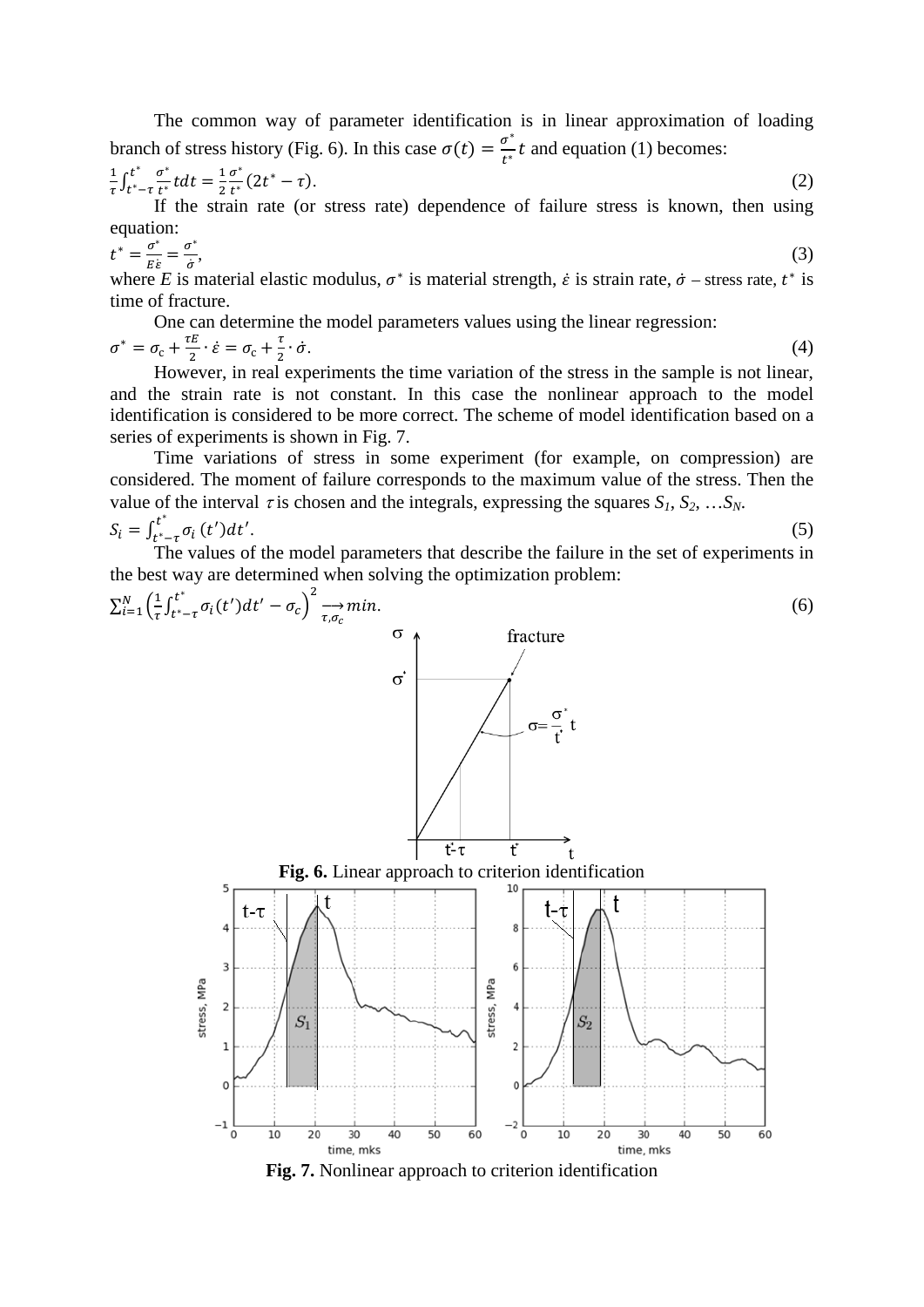Analysis of the dynamic behavior of sand-lime and ceramic bricks 697

Figure 8 shows the differences of the left and the right parts of equation (1), calculated for the stress histories obtained in real experiments by formula:

$$
error = \left| \frac{1}{\tau} \int_{t^* - \tau}^{t^*} \sigma(t) dt - \sigma_c \right|,\tag{7}
$$

where incubation time  $\tau$  was obtained in the ways described above.

Triangles correspond to the parameters determined using the linear approximation method, squares correspond to the parameters, calculated taking into account the nonlinear nature of the stress change in the sample over strain. It is clear that the use of nonlinear approach allows to predict more accurately the fracture conditions.



**Fig. 8.** Model identification approaches comparison: a – lime-sand brick ( $\sigma_c$  =13.1 MPa,  $\tau$ =28 μs - nonlinear approach,  $\tau$ =11,3 μs - linear approach), b – ceramic brick (σ<sub>c</sub> =13.7 MPa,  $\tau$ =49 μs- nonlinear approach,  $\tau$ =17,9 μs - linear approach)

## **7. Conclusions**

Uniaxial compression and tensile (splitting) tests with the use of the Kolsky method and its modification were carried out for samples made of ceramic and sand-lime bricks. The obtained experimental results are characterized by a temperate scatter and show the influence of the stress rate and strain rate on the strength and time properties of the tested materials. The maximum stresses increased and the time before maximum stress decreased with increasing stress rate and strain rate for both studied materials. On the basis of the experimental data, the parameters of the incubation fracture time criterion were determined for both materials using linear and nonlinear approaches. It is noted that the use of nonlinear approach allows to predict more accurately the fracture conditions. Comparing the mechanical behavior under dynamic loading, we can say that both tested materials qualitatively showed the same change of the properties both under compression and under tension.

*Acknowledgements. The experimental research was carried out at the expense of the grant of the Russian Science Foundation (project № 17-79-20161). Theoretical interpretation of test results is financially supported by the Federal Targeted Program for Research and Development in Priority Areas of Development of the Russian Scientific and Technological Complex for 2014-2020 under the contract No. 14.578.21.0246 (unique identifier RFMEFI57817X0246).* 

### **References**

[1] Bischoff PH, Perry SH. Compressive behaviour of concrete at high strain rates. *Materials and Structures.* 1991;24(6): 425-450.